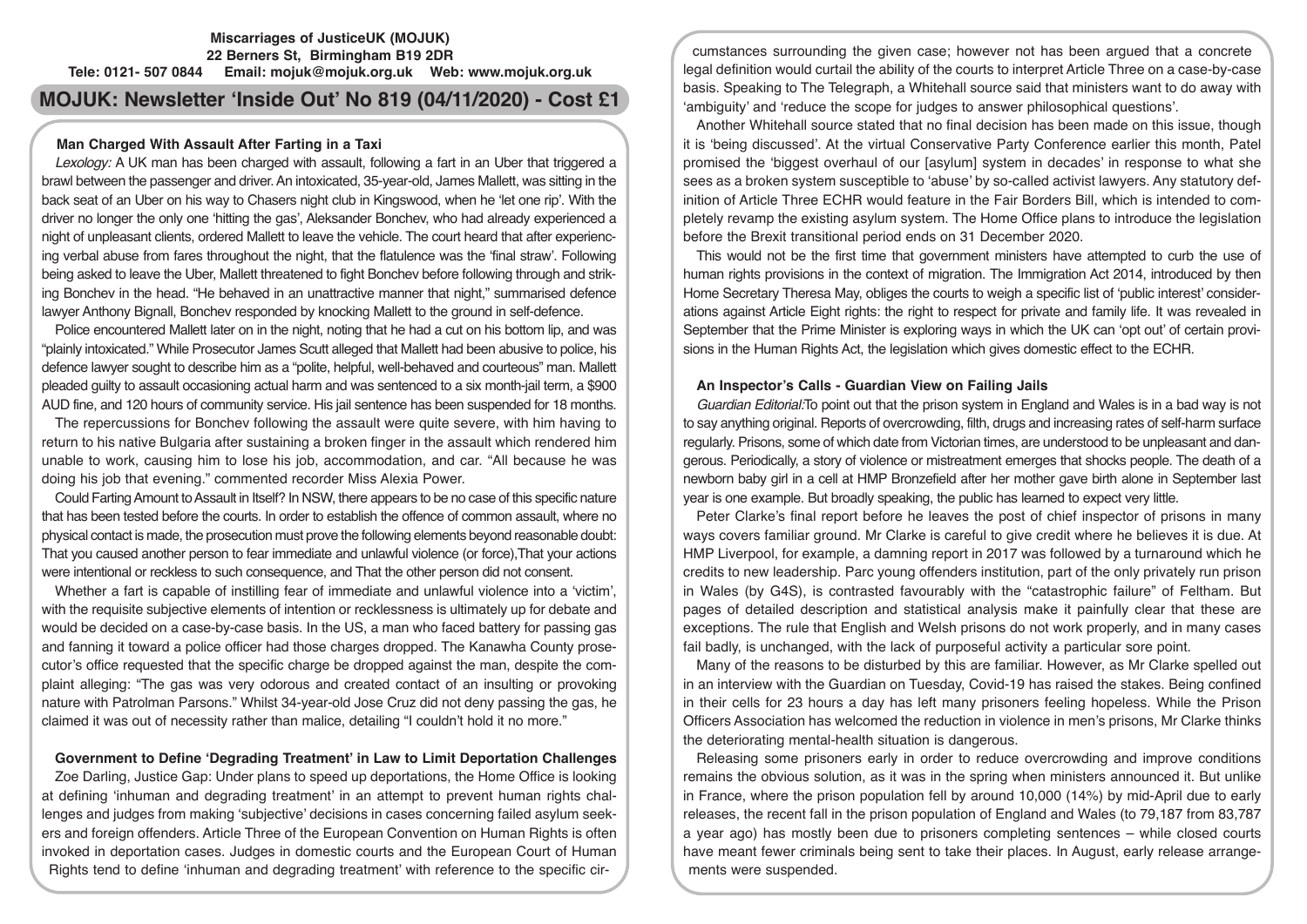With the sense of threat linked to the pandemic once again rising, it is not surprising that prisons do not top the agenda. Compared with the hungry children being championed by the footballer Marcus Rashford or families separated because their relatives are in care homes, prisoners and their families do not attract much sympathy. But that is no excuse for those whose job it is to run the system to do nothing. Ministers and civil servants must come up with a plan.

Solitary confinement is harmful, and has no place in a civilised country except as a shortterm emergency measure or in exceptional cases. Its use in children's prisons this year has been an affront to human decency. The damage inflicted on people by prolonged separation from their families, in the absence of visits, is likely to be longlasting.

As a society, we cannot afford to risk further undermining our poor record on rehabilitation. Yet this is what we are in danger of doing, by leaving tens of thousands of prisoners (the vast majority of them men) locked all day in cells. To suggest that meaningful reform of prisons could take place in the midst of a pandemic would be naive. Allowing them to deteriorate amounts to an act of national self-harm.

### **Irish Courts Now Tend Towards Admitting Evidence Obtained Unconstitutionally**

Source Irish Legal News: A landmark ruling five years ago has led to the Irish courts tending towards admitting evidence which has been obtained unconstitutionally, according to new research. The Irish Council for Civil Liberties (ICCL) has published a new report by Professor Claire Hamilton, a criminology expert at Maynooth University, which examines the impact of the majority decision in People (DPP) v JC [2015] IESC 31. Professor Hamilton surveyed solicitors and barristers about their experience of the new so-called "green garda" or "good faith" exception to the exclusionary rule. Her report suggests that the rule is now being applied in an "overwhelmingly inclusionary manner", with more than two-thirds of practitioners interviewed saying that they are now more likely to advise their clients to plead guilty in cases with unconstitutionally obtained evidence. Liam Herrick, executive director of ICCL, said: "ICCL is recommending that the courts clarify this issue urgently. We need new guidance that makes clear that if evidence is gathered in a way that breaches someone's constitutional rights it must be excluded from a trial."

### **Sext Messages Do Not Equal 'Blanket Consent'**

Hugh Whelan, Justice Gap: Prosecutors have received new guidance that sexual messages must be discounted in rape and sexual assault cases. The first fully updated CPS Guidelines in eight years have been drafted to take into account of the rise of digital communication and 'hook-up' apps and follows concerns about the use of rape victims' mobile phones and a decrease in the number of successful convictions.

'There have been massive changes to the way people live their lives in the last 10 years and this has undoubtedly transformed the way people interact, date and communicate with sexual partners,' said Siobhan Blake, CPS rape lead. 'As dramatic technological advances have changed the way people meet and connect, it's vital those in the criminal justice system understand the wider, social, context of these changes.' To this end, the CPS consulted victim support groups to identify 39 'new rape myths', which have contributed to lower prosecution and conviction rates in cases involving the 18-24 age group. One common myth reads: 'If you meet men online or through hook-up apps you want sex and should be ready to offer sex.'

Blake said that explicit photos and use of such apps should not be taken as 'blanket consent' for sexual contact. 'The critical issue is around consent, and the giving and under-

standing of consent,' she said. 'We must not as a society or indeed as prosecutors get distracted by some of the peripheral behaviours that might seem quite unusual to us.'

Prosecutors are advised to be vigilant to these stereotypes in order to construct the strongest possible case. The guidelines also call for heightened sensitivity to the factor of trauma, which may impact the actions of victims following the alleged sexual offence. In addition, prosecutors are advised to maintain an appropriate balance between privacy and thoroughness, pursuing all reasonable lines of enquiry.

One example of this heightened sensitivity concerns sexual offences arising from 'chemsex', which occurs when the parties take drugs immediately before or during the sexual activity. Specifically, prosecutors are advised to be aware that victims in this context 'may be reluctant to engage with a prosecution for fear of disclosing offences they have committed with respect to the use or supply of prohibited drugs'.

Claire Waxman, the London Victims' Commissioner, welcomed the changes as 'a muchneeded updated that will help to tackle pervasive myths and stereotypes around rape and the culture of disbelief'. The Guidelines form a part of an overarching five year strategy, set out in Rape and Serious Sexual Offence (RASSO) 2025, centred on increasing the number of convictions for sexual offences, which reached a record low in England and Wales at the end of July. The Guidelines are open for public consultation until 18 January 2021.

### **Redress for 'Historical' Child Abuse in Care: What Can Scotland Learn From Ireland?**

Maeve O'Rourke, UK Human Rights Blog: The Redress for Survivors (Historical Child Abuse in Care) (Scotland) Bill is currently undergoing parliamentary scrutiny. How survivors experienced Ireland's institutional abuse 'redress' schemes (the Residential Institutions Redress Board (RIRB) and the Magdalen Restorative Justice Ex-Gratia Scheme) over the past two decades can tell us a great deal about the elements of good practice in the Scottish Bill and the areas requiring amendment. The Scottish Bill improves greatly on some problems that have beset Irish redress schemes by proposing a non-adversarial approach, provision of legal and other assistance throughout a survivor's engagement with the scheme, freedom of expression for survivors, and a prohibition on the review body reducing the payment proposed at first instance.

However, the Bill's shortcomings include the waiver requirement, the five-year time limit for applications, the anticipated obligation on survivors to provide documentary evidence 'in all but exceptional cases', and the exclusion of corporal punishment from the scheme's scope. My recent correspondence to the Scottish Parliament's Education and Skills Committee discusses all of these issues. Here, I focus on the waiver. This requires that a survivor must trade their right to sue the State and any institution that has made 'fair and meaningful contribution' to the scheme in exchange for a payment of up to £80,000.

Scotland has the opportunity to use this redress scheme to support survivors who wish to pursue litigation against the State and/or other entities, by contributing to these individuals' psychological and financial security in the short term. Instead of the current waiver proposal, the Bill could direct the courts to reduce any future damages award by the amount already paid by the relevant Defendant under the scheme. This approach would recognise the absolute and inalienable human right of survivors of torture or other cruel, inhuman or degrading treatment to accountability for such abuse, and to compensation commensurate with the gravity of the harm suffered. Such recognition would strengthen current and future protections against torture and ill-treatment while redressing past failings.

 $\overline{3}$   $\overline{4}$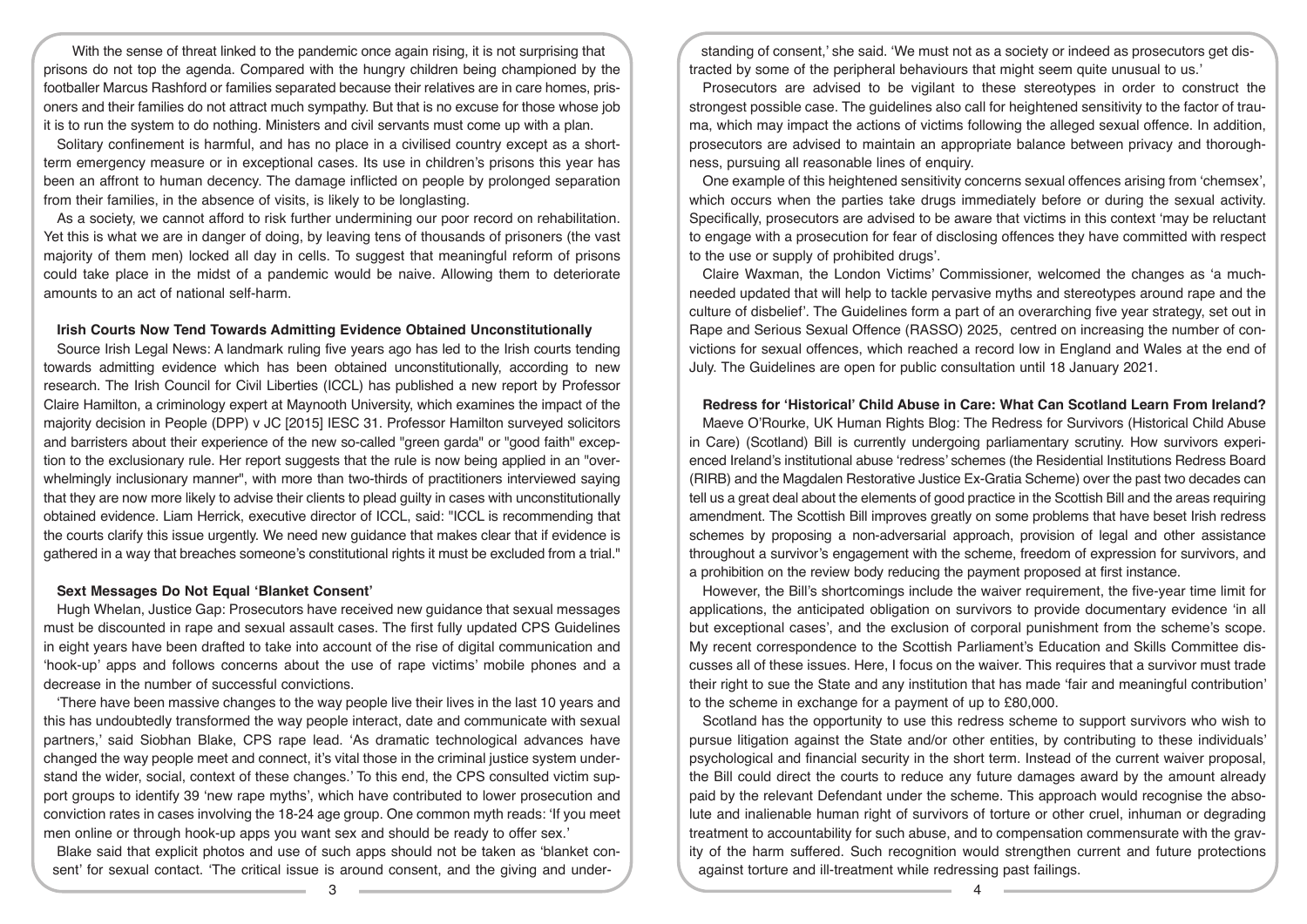In a January 2020 admissibility judgment in the individual communication of Elizabeth Coppin v Ireland, the United Nations (UN) Committee Against Torture found the waivers signed by a participant in the two above-mentioned Irish redress schemes to be unenforceable. The Committee affirmed that Articles 12, 13 and 14 of the Convention Against Torture require the state to investigate each individual case where there is reasonable ground to believe that torture or ill-treatment occurred, and that Article 14 requires the state to allow civil proceedings concerning allegations of torture or ill-treatment. Finding the waivers to have no effect on Mrs Coppin's absolute rights under the Convention, the Committee highlighted that it had previously determined that collective reparation and administrative reparation programmes may not render ineffective the individual right to a remedy and to obtain redress (general comment No. 3, para 20), including an enforceable right to fair and adequate compensation, and that judicial remedies must always be available to victims, irrespective of what other remedies may be available (general comment No. 3, para. 30).

The Scottish Government's assertion in its briefing papers that the waiver provides greater 'choice' to those who have experienced child abuse in care must be queried given survivors' unequal bargaining power. Survivors of care-related abuse and/or their family members generally need the limited financial support that is available from a non-adversarial scheme. Notwithstanding the good intentions expressed regarding it, a waiver takes advantage of a survivor's situation—which has arisen from the abuse and through no fault of their own. Some may argue that the waiver is the fair price that survivors, collectively, must pay in return for a scheme that offers financial settlements for claims that might not succeed at trial.

However, against this contention are the following arguments: (1) the Bill's proposed payments are minimal; (2) if a claim is not suitable for litigation, no interest is served by a waiver; (3) the reasons behind 'historical' abuse cases no longer being fit for trial frequently relate to the wrongdoers' failures and treatment of survivors, meaning that survivors in general do not owe something in return for limited payments; (4) there is an absolute right under international human rights law for survivors of torture and ill-treatment to obtain individualised accountability and redress; and (5) if we assume that in any given instance a person would have succeeded in litigation but was forced by circumstance to accept the scheme payment, the waiver has rewarded the wrongdoer for conditions the wrongdoer created.

A waiver creates conditions of vulnerability. Ireland's Magdalene Laundries survivors have not received all aspects of the promised redress scheme and the waiver is key to this situation. Following the Magdalene scheme's establishment in 2013, the Department of Justice decided to administer financial payments before providing other supports such as enhanced health and social care. The women had to sign a waiver to receive their payment. They were then left with little recourse when other elements of the promised scheme failed to appear. The scheme was a non-statutory administrative arrangement, making judicial review an unviable option (aside from the financial barriers to litigation). Several dentists have 'urge[d] the Council of the Irish Dental Association to publicly disassociate itself from this act by the Government and to speak out publicly on behalf of its members who do not accept the injustice we are expected to support.' Women have spoken out about the Government's failure to provide the promised healthcare. Nothing has changed.

Many survivors will not pursue litigation following an application to Redress Scotland. As acknowledged already in the briefing materials concerning the Bill, there are obstacles to litigating 'historical' abuse and personal preferences and circumstances will vary. Arguably, however, the waiver requirement disproportionately harms every applicant to the scheme and the general public, in addition to harming most obviously those who may have wished to litigate but felt obliged to take the scheme payment.

By forcing people to choose between a guaranteed financial payment and accountability, the waiver emits a message to survivors themselves, and to the general public about them, that they are interested in money above all else. This is simply untrue and degrading. If barriers to litigation are removed, individual cases may establish precedents that are of benefit to many in terms of truth-telling and legal interpretations and standards regarding the nature of and responsibility to protect from child abuse. There is every reason to believe that the waiver will prevent cases that could have enhanced legal protections from child abuse from being taken.

The Irish experience shows that the absence of legal cases due to the waiver may lead to revisionism by some institutions or individuals who contributed to the scheme and benefitted from the waiver's protection against suit. It is worth noting the response by the Rosminians (Institute of Charity) to the Irish Department of Education's 2015 proposal to retain but 'seal' for at least 75 years all records gathered by the RIRB. The priests opposed any retention of the records, rejecting the veracity of survivors' accounts of abuse generally and ignoring the fact that the RIRB made awards following an adversarial process:

Those who were involved in the Redress Scheme know well that it was purposely designed with a very low burden of proof to facilitate the State. The motivation was as much to do with politics as with justice. … Future generations will naively take as truth the submissions to the Redress Board and lead to the eternal besmirching of the names of good people. Injustice heaped upon injustice.

The Magdalene scheme waiver, meanwhile, has led to Irish Government officials making repeated statements to UN human rights treaty bodies to the effect that the State knows of 'no factual evidence to support allegations of systematic torture or ill treatment of a criminal nature' and that: 'No Government Department was involved in the running of a Magdalen Laundry. These were private institutions under the sole ownership and control of the religious congregations concerned and had no special statutory recognition or status'.

These contentions are disproved not only by extensive survivor testimony but also by the contents of the Government's Inter-departmental Committee to establish the facts of State involvement with the Magdalene Laundries, a substantial report of the Irish Human Rights Commission, and the report of the former President of Ireland's Law Reform Commission, Mr Justice John Quirke, on his proposals for the Magdalene scheme (these documents are summarised and cited here). The absence of litigation on the matter, however, continues to influence the State's official position and as a result the national historical record and other structures. Scotland has the opportunity to be world-leading in its response to so-called 'historical' child abuse in care. One would hope that lessons from Ireland will be learned—for the sake of survivors but also in the interests of children today and tomorrow, whose protection survivors invariably speak out for.

### **Relief From the Forfeiture Rule**

*Emma Loizou, Radcliffe Chambers:* Two cases this year demonstrate the court's approach to claims for relief from the forfeiture rule. The first case concerns Sandra Amos' claim following her conviction of causing the death of her husband by careless driving. The second follows the case of Sally Challen, initially convicted of the murder of her husband. Mrs Challen's conviction was subsequently quashed by the Court of Appeal and her guilty plea to manslaughter was later accepted by the Crown. The cases provide guidance on the scope of the forfeiture rule, the availability of relief and the test to be applied. However, whether the court ultimately awards relief from forfeiture in any given case will likely turn on the particular facts. The forfeiture rule: the legal framework 3. The forfeiture rule is defined in section 1 of the Forfeiture Act 1982 ("the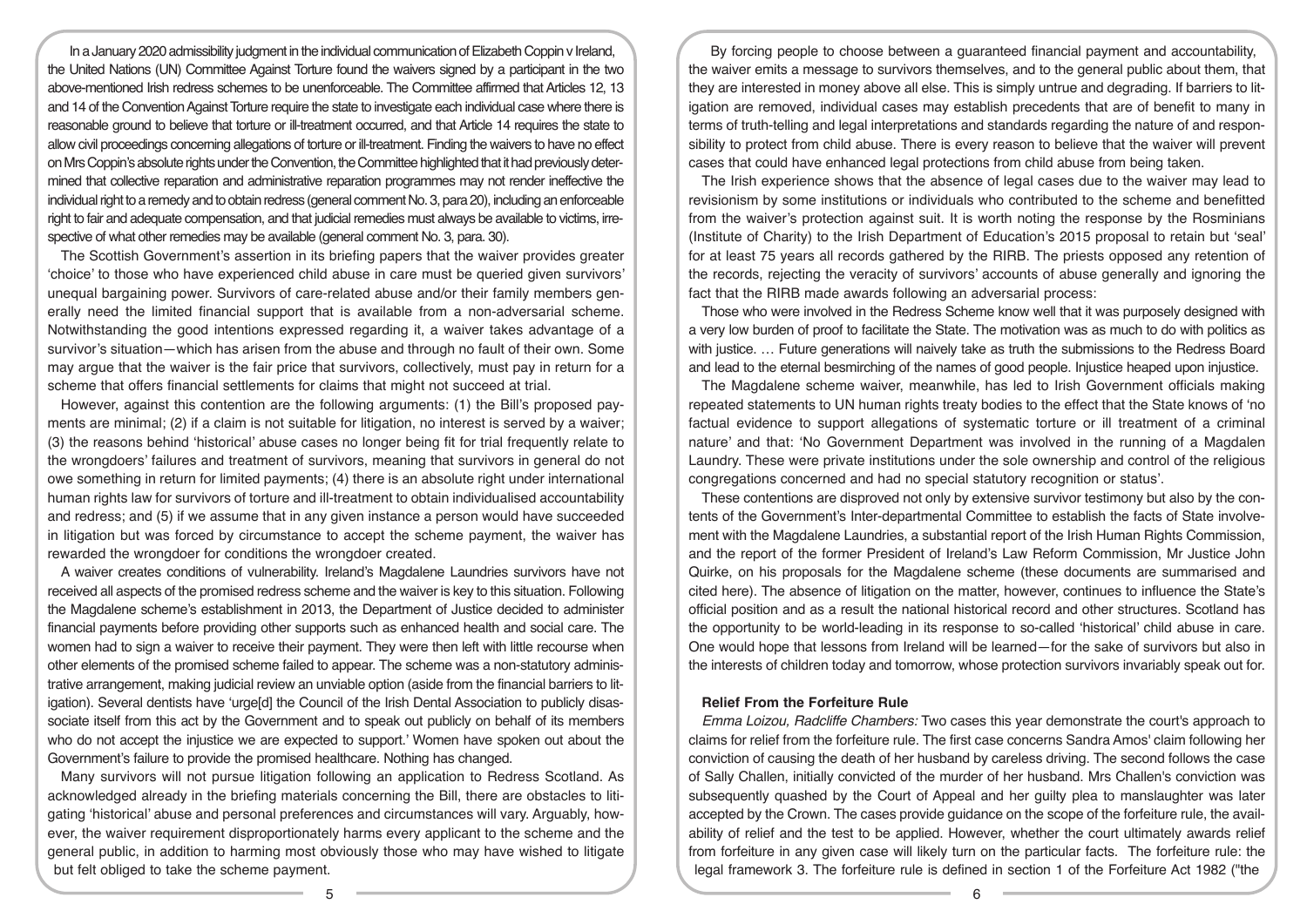Act"). It is a rule of public policy which in certain circumstances prevents a person who has unlawfully killed another person from benefitting from the killing, for example by inheriting under that person's will. It ultimately stems from the principle that a wrongdoer should not benefit from his or her wrong. Crime should, in theory, not pay.

Emma Loizou has experience in a broad range of commercial and chancery work. She has appeared in the First-tier Tribunal, the County Court and the High Court. She accepts instructions across chambers' core practice areas. "having regard to the conduct of the offender and of the deceased and to such other circumstances as appear to the court to be material, the justice of the case requires the effect of the rule to be so modified in that case." There are strict time limits to the court's power to modify the forfeiture rule where a person stands convicted of unlawfully killing another. Proceedings for relief under section 2 must be brought within three months of the "conviction". This time limit has been described as "immutable" with no statutory power to extend it. "There was no logical basis to apply the forfeiture rule to all cases of manslaughter including those which involved inadvertence, but to exclude a case of causing death by careless driving. Where the application of the rule in the latter case is unjust, the appropriate course is for the court to exercise its powers to modify the forfeiture rule." It is worth briefly mentioning that relief from the forfeiture rule under section 2 is not applicable where a person stands convicted of murder.

(Amos v Mancini) Mrs Amos, whilst driving her husband home at his request, collided with a vehicle in front of her and caused a four-vehicle shunt. Initially her husband did not appear seriously injured, but he died in hospital later that evening. Mrs Amos pleaded guilty to causing his death by careless driving at the earliest opportunity. She was convicted and given a suspended sentence. She sought a declaration as to whether the forfeiture rule applied to her offence and, if it did apply, modification under section 2 of the Act. The application of the forfeiture rule. The first question for the court was whether the forfeiture rule applied in cases of causing death by careless driving. There was no direct authority on this particular point. HHJ Judge Jarman QC considered there was no logical basis to apply the forfeiture rule to all cases of manslaughter including those which involved inadvertence, but to exclude a case of causing death by careless driving. Where the application of the rule in the latter case is unjust, the appropriate course is for the court to exercise its powers to modify the forfeiture rule under section 2. Relief from the forfeiture rule. The second question for the court was whether justice required the effect of the forfeiture rule to be modified. The judge considered the conduct of Mrs Amos and of the deceased and the material circumstances of the case in accordance with section 2 of the Act, among which he made reference to the following: (1) the remarks made by the court when sentencing Mrs Amos; (2) Mrs Amos' significant, but brief lapse of concentration when driving; (3) the intention she and the deceased shared when jointly purchasing their former matrimonial home; and (4) the lack of opposition by the two beneficiaries of the residuary estate. The judge concluded that it would be unjust for the forfeiture rule to apply so as to deprive Mrs Amos of the deceased's share in their former matrimonial home and to the gift in his will. The judge said such deprivation would be "significantly out of proportion to her culpability in the offence in question". He therefore exercised his discretion under section 2 and granted Mrs Amos relief.

 (Challen v Challen) In Challen, Mrs Challen had killed her husband with whom she was in a relationship for about 40 years. Her original conviction for murder was quashed by the Court of Appeal. Mrs Challen subsequently tendered a guilty plea to manslaughter by reason of diminished responsibility, which was accepted by the Crown. The claim before HHJ Paul Matthews concerned her application for relief from the forfeiture rule. "The test under section 2 of the Act requires the court to take all the relevant circumstances into account and decide whether justice requires that the

forfeiture rule be modified in the particular case. However, before the court exercises its discretion under the Act it has to determine first whether the forfeiture rule applies at all."

The three issues before the judge were (1) the timing of the application for relief; (2) the test to be applied; and (3) the merits of the application. The timing of the application Since the time limit is triggered on "conviction" under section 2 of the Act, it is important to know with some certainty what "conviction" means in these circumstances. In Challen the timing point was particularly significant since if "conviction" meant (i) when Mrs Challen first pleaded guilty to manslaughter or (ii) when the Crown indicated it was willing to accept her plea, then her application would have been out of time. However, if it meant when her plea was formally accepted and she was sentenced, then it was in time. The judge concluded that the defendant's position is definitive at the point of sentence and therefore it is only at that point that the three month time limit starts to run. "Conviction" in section 2(3) of the Act refers to the point of sentence.

The test to be applied. The test under section 2 of the Act requires the court to take all the relevant circumstances into account and decide whether justice requires that the forfeiture rule be modified in the particular case. However, before the court exercises its discretion under the Act it has to determine first whether the forfeiture rule applies at all ("the Threshold Question"). The merits of the application. In relation to the Threshold Question, the judge observed that the evidence established that Mrs Challen was suffering from psychiatric illness as a result of the coercive control exercised by the deceased. This illness was sufficient to reduce the offence from murder to manslaughter by reason of diminished responsibility. However, the judge considered that the killing was still deliberate as opposed to accidental. The judge held that the forfeiture rule applied in the circumstances.

The judge then went on to consider whether to exercise his judicial discretion and disapply the effect of the forfeiture rule. He noted that the main features of the case included Mrs Challen's lengthy relationship with the deceased and the deceased's conduct towards Mrs Challen, which included infidelity, violence, humiliation, isolation and gaslighting. The judge referred to the deceased's coercive control over Mrs Challen, noting that such control was made a criminal offence in 2015, though it was not an offence at the time of the killing. He commented that the deceased had "undoubtedly contributed significantly to the circumstances in which he died". The judge also mentioned the effect of disapplying the forfeiture rule. Mrs Challen would inherit the estate of the deceased rather than her two sons. Consequently there would be tax advantages since it would amount to an exempt transfer for inheritance tax purposes. Mrs Challen's intentions were for her sons to benefit from the tax-free inheritance she would have obtained. The judge concluded that the justice of the case required him to disapply the forfeiture rule. However, he cautioned that every case must be decided on its own merits. The facts of this case were so extraordinary, "with such a fatal combination of conditions and events" that he did not expect them easily to be replicated in any other.

Comment: The two cases provide useful guidance on the scope of the forfeiture rule and the time limits in which an application for relief must be brought. Amos confirms that the forfeiture rule is applicable to cases of causing death by careless driving, as it is to cases of manslaughter. Challen confirms that an application for relief under section 2 must be brought within three months from the point of sentence. It is only at that point that the individual's position is definitive and there is a "conviction" which triggers the time limit. The cases together suggest that the court will approach an application for relief by considering first, whether the forfeiture rule applies to the case at all and second, whether the court ought to exercise its discretion to modify the rule in the circumstances. It is the answer to the second question which is likely to be more difficult to anticipate. Though the two cases provide examples of the court's approach to the exercise of its discretion, their usefulness should not be overstated. Whether the court exercises its powers to modify the rule in a future case is likely to be highly fact-sensitive, turning on the particular circumstances of the case.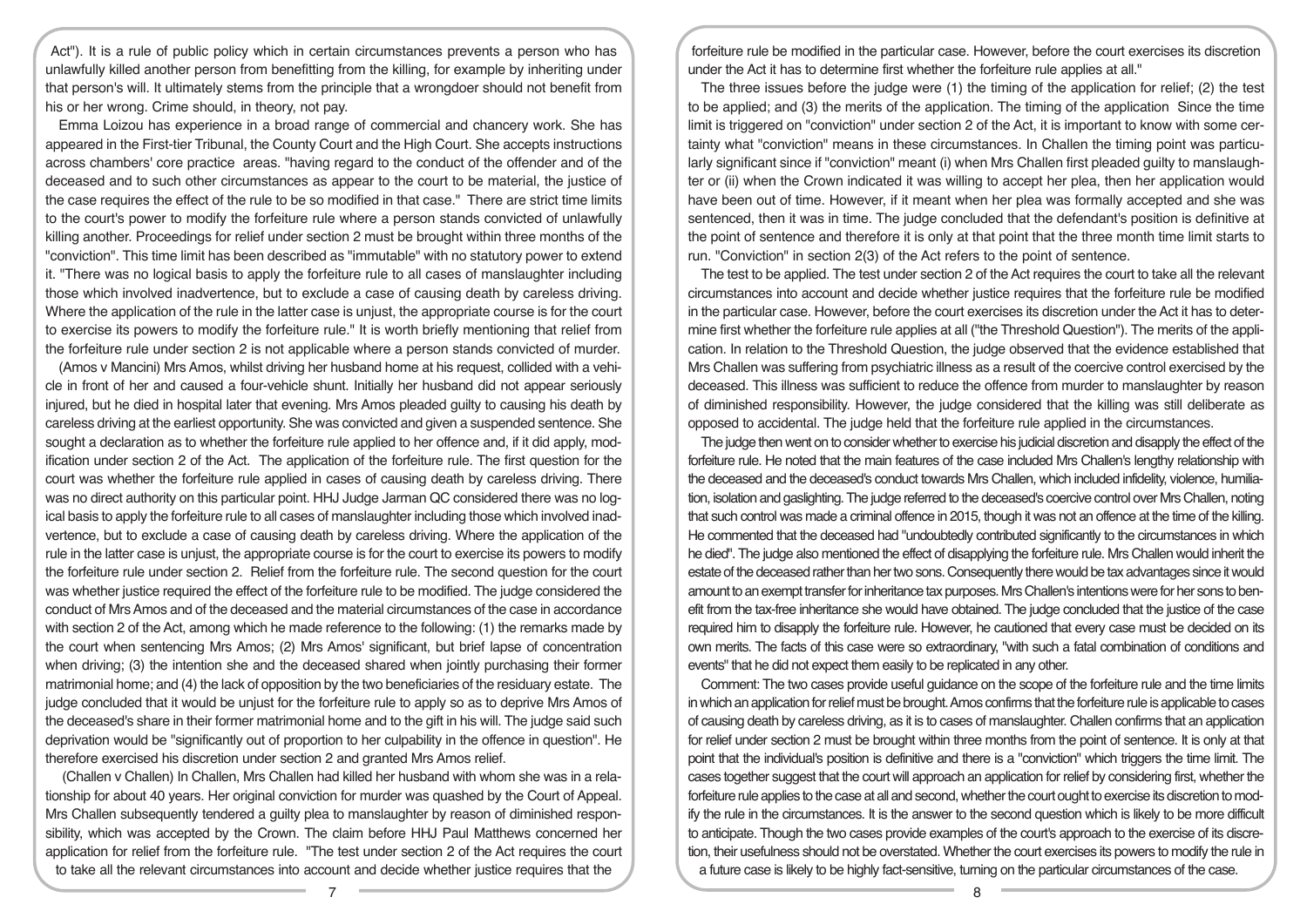# **Cairns Family Have no Confidence in Police Service of Northern Ireland (PSNI)**

Exactly one year ago today, BBC Spotlight exposed shocking evidence of collusion between the RUC and mid Ulster UVF in the murders of Gerard (22) and Rory Cairns (18), at their home near Lurgan on 28 October 1993. A convicted UVF murderer, Laurence Maguire told Spotlight that RUC agents Billy Wright and Robin Jackson had planned the murders a year previously with information provided to the UVF by the RUC. The brothers were murdered with high velocity rifles imported from South Africa by a UDA intelligence officer on the payroll of, and with the full knowledge of his handlers in the Ministry of Defence.

A full 12 months since Spotlight was broadcast, the PSNI has not contacted the family or arrested Maguire, the gunmen who murdered the Cairns brothers, or the security force handlers of Wright and Jackson who conspired to murder them. The Secretary of State believes that the PSNI, which has been hopelessly inactive, can effectively investigate these murders and has refused a public inquiry. The Cairns family have no confidence in the PSNI and have now lodged judicial review proceedings in the High Court, challenging the refusal of the Secretary of State to establish a public inquiry. The family of Gerard and Rory Cairns and the wider public deserve the whole truth.

#### **INQUEST Response to 147 Deaths in Police Custody**

The Independent Office for Police Conduct (IOPC) has today 22/10/20, released their annual statistics on deaths during or following police contact in England and Wales. In the financial year 2019/20, the IOPC recorded a total of 147 deaths during or following police contact. Of these deaths 18 were in or following police custody, three were police shootings, 24 related to road traffic incidents, 54 were apparent suicides following custody and there were 107 deaths following police contact defined as 'other'.

The IOPC report includes the following data: Of the 18 deaths in or following police custody, 14 people were White, three were Black and the ethnicity of one person was unknown at the time of publication. 11 of the 18 people were identified as having 'mental health concerns' and 14 were known to have a link to alcohol/or drugs. Two people were detained under the Mental Health Act. Eight of the 18 people who died in or following police custody had force used against them either by officers or members of the public before their deaths. Of the people who were physically restrained, six were White and two were Black. Of the 24 road traffic fatalities, 19 were pursuit related. Of the 63 apparent suicides, seven people had been detained under the mental health act and 47 had known 'mental health concerns'. Of the three fatal shootings, two were terrorism related.

Of the 'other' deaths following police contact (107): Six people were under 18. 89 people were White, six were Black, seven were Asian and one person was from an 'Other ethnic group'. The ethnicity was 'unknown' for four people. Nine had force used against them, of which seven people were White, one was Black and the ethnicity of one person was 'unknown'. Half of those who died (54) were reported to be intoxicated by drugs and/or alcohol at the time of the incident or had known issues in this area. The number of deaths in or following police custody has increased slightly over the last year. There have been some fluctuations in this category over time, with notable increases recorded in 2010/11, 2014/15 and 2017/18. However, the IOPC report that this figure is in-line with the average over the 11 year period.

*Deborah Coles, Director of INQUEST* said: "Three years ago this month, Dame Elish Angiolini's independent review of deaths in police custody was published. The review was the first and only of its kind, and made urgent recommendations which had the potential to save lives. Yet the number of deaths in custody remain at the same level as ten years ago. Black

men are still disproportionately affected. The link between deaths and mental ill health, intoxication and restraint continue to raise concerns. It is clear that not enough is being done. At a time of increased visibility of the role of police in our communities, we must see more action to protect lives. We repeat our point that ultimately to prevent further deaths and harm, we must look beyond policing and redirect resources into community, health, welfare and specialist services."

Last year (2018/19) the IOPC recorded a total of 276 deaths during or following police contact, see media release. In 2017/18, the IOPC statics showed the highest number of deaths in or following police custody for 14 years. Since the end of the IOPC statistics reporting period on 31 March 2020, INQUEST casework and monitoring has recorded a further six deaths in or following police contact, excluding road traffic incidents and cases not being investigated by the IOPC. In October 2017 the landmark Independent review of deaths and serious incidents in police custody by Dame Elish Angiolini QC was published. In December 2018, the Home Office published a report on progress on deaths in police custody. There have been no further progress reports.

Black people are subject to 16% of use of force by police, despite comprising 3% of the population (Home Office data on use of force, April 2018 to March 2019). Analysis of available data by INQUEST shows: the proportion of deaths in police custody of people from Black and Minority Ethnic groups where restraint is a feature is over two times greater than in other deaths in custody. More information on race and deaths in custody is available on our website.

INQUEST is the only charity providing expertise on state related deaths and their investigation to bereaved people, lawyers, advice and support agencies, the media and parliamentarians. Our specialist casework includes death in police and prison custody, immigration detention, mental health settings and deaths involving multi-agency failings or where wider issues of state and corporate accountability are in question, such as the deaths and wider issues around Hillsborough and Grenfell Tower. Our policy, parliamentary, campaigning and media work is grounded in the day to day experience of working with bereaved people.

### **Domestic Abuse**

One of the reasons this story line is so important is that it focuses on mental and psychological abuse and coercive control and how devastating this can be, rather than looking at physical abuse. Abuse can be gradual, insidious and sometimes hard to identify. The government published the following guidance to help people recognise this type of abuse: Coercive behaviour is an act or a pattern of acts of assault, threats, humiliation and intimidation or other abuse that is used to harm, punish, or frighten their victim Controlling behaviour is a range of acts designed to make a person subordinate and/or dependent by isolating them from sources of support, exploiting their resources and capacities for personal gain, depriving them of the means needed for independence, resistance and escape and regulating their everyday behaviour.

Some examples given of coercive control are set out in the Safe lives Guidance for Multi Agency Forums include: Controlling or observing victim's daily activities, including: being made to account for their time; restricting access to money; restricting their movements (including being locked in the property). Isolating the victim from family/friends; intercepting messages or phone calls Constant criticism of victim's role as a partner/spouse/parent. Threats of suicide/homicide/familicide. Preventing the victim from taking medication/accessing care (especially relevant for victims with disabilities). Using children to control their partner, e.g. threats to take the children. Extreme dominance; a sense of 'entitlement' to partner/partner's services, obedience etc. – no matter what. Extreme jealousy ("If I can't have you, no one can"), giving the victim cause to believe they will act on this.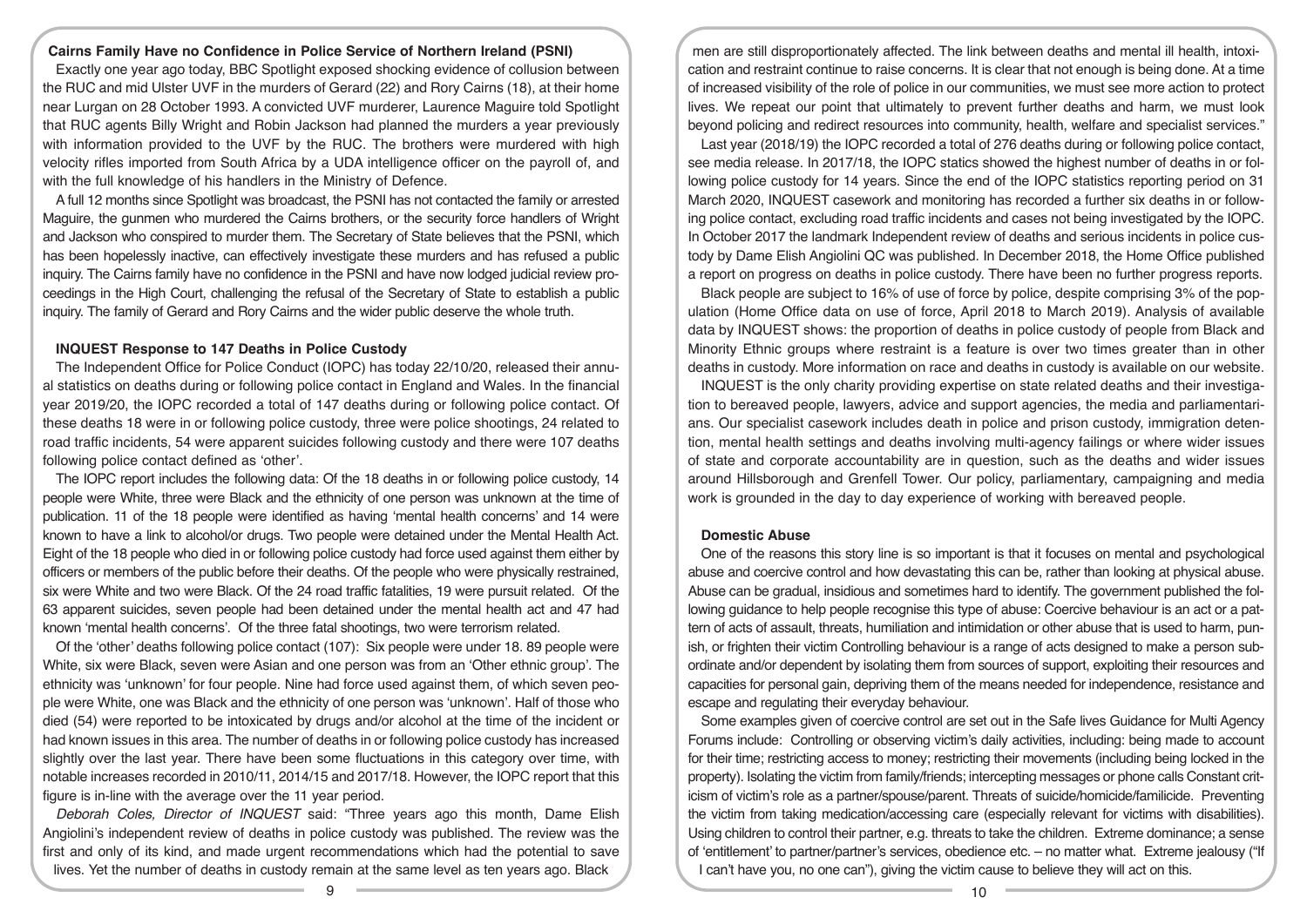#### **Successful Appeal Against UK Home Secretary's Tamil Tigers (LTTE) Terrorism Ban**

Binmans Solicitors: The Proscribed Organisations Appeal Commission ('POAC') handed down its judgment in Arumugam and Others v SSHD (PC/04/2019), finding that the Home Secretary had acted unlawfully. The appeal was brought by members of the Transnational Government of Tamil Eelam against the decision of the Home Secretary to refuse their application to remove the Liberation Tigers of Tamil Eelam ('the LTTE') from the list of organisations proscribed under the Terrorism Act in the UK. The appeal was brought on the basis that the Tamil Tigers were not involved in terrorism, and their continued proscription prevented proper public debate regarding the establishment of an independent Tamil state.

In its open judgment POAC found that the information presented to the Home Secretary when he (at the time) made his decision to maintain the LTTE on the list of proscribed organisations "materially misstated" the conclusions reached by the Proscription Review Group (the expert body whose role it is to assess the threat posed by groups who are considered for proscription under the Terrorism Act 2011). POAC also found that the submission inaccurately summarised the views of JTAC ('the Joint Terrorism Analysis Centre'). POAC therefore concluded that the decision to maintain the LTTE on the list of proscribed organisations was flawed.

Visuvanathan Rudrakamaran, Prime Minister of the TGTE commented: Today we have taken a significant step in our legal fight. This paves the way for the next steps towards our greater goal of achieving justice for the Tamil cause. Today's decision amounts to a victory for us Tamils in our struggle for justice. It also shows that the Tamils as a People have the capability to challenge unjust actions coming from any quarters, however powerful they may be. Speaking on behalf of the Transnational Government of Tamil Eelam (TGTE), the aims the LTTE stood for and the objectives of the TGTE are the same, namely, the establishment of an independent state of Tamil Eelam. Removal of the "terrorism" label is essential for the people to campaign for an independent state. Removal of that label will enable us to expose the structural genocide being perpetrated on the Tamils by the Sri Lankan State under the cover of fighting "terrorism." POAC will now hear submissions from the parties as to what steps should be taken in response to the TGTE's successful appeal. The TGTE argue that the Home Secretary should immediately remove the LTTE from the list of banned organisations.

### **Failures by Manchester Police, Contributed to Unlawful Killing of 4 month Old Alfie Gildea**

INQUEST: The inquest into the death of four month old Alfie Gildea, who was unlawfully killed by his father, concluded today with a detailed conclusion identifying a series of failings which contributed to his death. The coroner found that Greater Manchester Police (GMP), Children's Services and the Health Visiting team all failed to assess the risk to Alfie or recognise coercive and controlling behaviour by Alfie's father. It was further concluded that the GMP failed on multiple occasions to assess Alfie's father as a serious and serial abuse perpetrator, recognise he was in a controlling relationship with Alfie's mother and ensure disclosure under Clare's Law\*.

Alfie died on the 14 September 2018, two days after his mother found him unresponsive. Samuel Gildea, Alfie's father, later pleaded guilty to manslaughter after admitting an 'act of deliberate and unlawful violence which involved rigorous and violent shaking,' as well as coercive and controlling behaviour towards Alfie's mother, Caitlin. The medical cause of Alfie's death was a head injury. Samuel had been left to care for Alfie for less than 30 minutes whilst Caitlin attended a doctor's appointment. He is now serving a sentence of 19 years' imprisonment.

Samuel had 20 previous convictions and was last imprisoned in 2010. The inquest heard that

Caitlin, who met Samuel in 2016, knew that he had been in prison for burglary. She also had concerns about his mental ill health. From July 2018 onwards, Caitlin was asked on various occasions by police officers if she knew about his past, and Caitlin confirmed that she did. However, nobody checked with her the extent of her knowledge. She was not aware of his past involving domestic violence, including six separate occasions of abuse involving three previous partners. Caitlin told the inquest that had she known, she would have never allowed him near her children.

When Alfie was two months old, Samuel physically assaulted Caitlin by dragging her by her hair from the garden to the house. When speaking to the police, Caitlin disclosed that Samuel had attempted to strangle her two weeks previously. Despite the severity of the threats and violence of these incidents, GMP categorised the situation as of medium risk. The Multi Agency Referral and Assessment Team (MARAT) accepted at the inquest that they should have instituted a Child and Family Assessment. Children's Social Care and Health Visitors were both informed in part of what had happened but did not enquire in depth, which the coroner found to be a failing which probably contributed to Alfie's death. Nobody discussed the situation with Caitlin face to face in July or August 2018, with all interaction with services taking place over the telephone. Caitlin did not feel protected and continued to feel terrified of Samuel. According to GMP's domestic abuse policy, Samuel should have been recognised as a serial perpetrator because of his history.

*Caitlin McMichael, Alfie's mother* said: "Alfie was such a happy and contented baby with the most heart-warming smile. I am devastated that nothing can bring Alfie back. I wish that someone had taken the time to speak with me face to face, rather than receiving numerous impersonal phone calls from different services. The police who investigated his death did so with enormous dedication. I just wish that the police officers who came to me before had interrogated their records in the same way. Had such critical information regarding Samuel's past been shared, Alfie could still be alive today."

*Selen Cavcav, Senior Caseworker at INQUEST* said: "What has been exposed in this inquest is not an isolated problem around individuals not doing their jobs properly but part of a systemic issue around police's understanding of domestic violence and the culture surrounding this. With a disturbing surge in domestic abuse across the country throughout the duration of the COVID-19 pandemic, such inadequate systems must be urgently addressed to prevent further harm."

*Ruth Bundey of Harrison Bundey Solicitors*, who represents Caitlin, said: "It is unacceptable that it took Alfie's death before the information of Samuels previous domestic abuse history was scrutinised by Greater Manchester Police. Crucial information was available to show that Caitlin was in a controlling and coercive relationship. This was not recognised or contextualised by GMP, Children's Services or the Health Visitors Team, and had a proper risk assessment ensued, Alfie's death could probably have been prevented."

### **Divorcing A Parent**

*Hannah Martin, Palliant Solicitors:* A spoilt teenager may selfishly cry "I wish you weren't my mum / dad anymore!" for dramatic effect, but in other families this can be the genuine plea of an abused child. Their desire to cut ties and to restrict the abusive parent's involvement in their lives is usually understandable but is not always easy to do. There have been many high profile cases in the US of children 'divorcing' their parents; here in the UK either the child, a parent or a Local Authority with parental responsibility, may seek to decrease the abusive parent's ability to exercise control or influence over the child's life. This parental responsibility is defined in section 3(1) of The Children Act 1989 (CA) as 'all the rights, duties, powers, responsibilities and authority which by law a parent of a child has in relation to the child and his property'.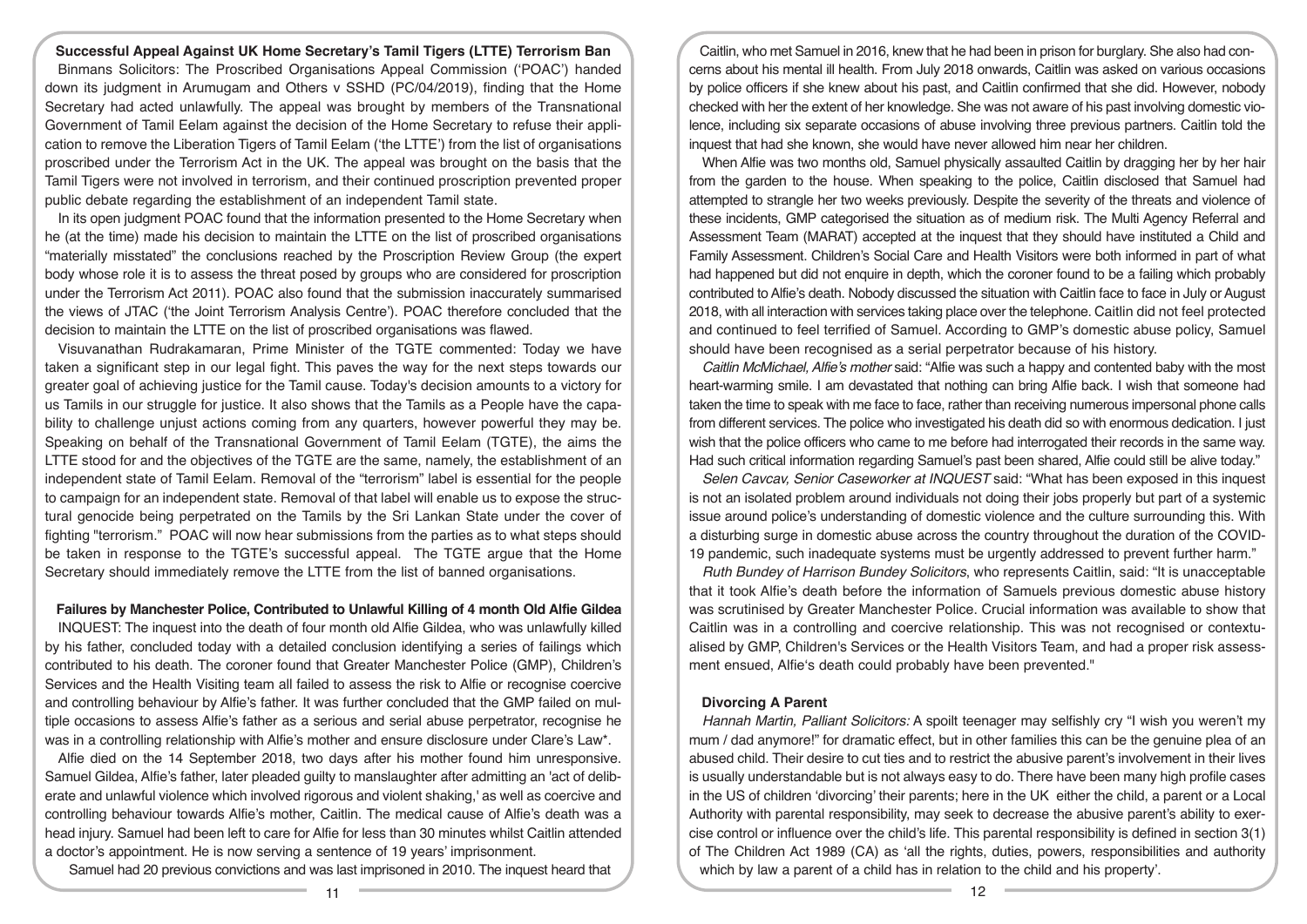The issue of restricting this parental responsibility was raised very recently in the case of F v G [2020] EWHC 2396 (Fam). An appeal was allowed against an order which had restricted the father's contact to only 10 minutes on Skype twice per week and very significantly restricted his parental responsibility following findings of significant domestic abuse. The appeal was allowed because the Judge had failed "to weigh in the balance the harm that could be caused to the children by the immediate loss of their relationship with the father, which had to be set against the risks to the children and the mother of contact continuing." In every case of restricting parental responsibility, these are the factors which must be weighed in the balance. The court must also consider the parent's right to respect for family life under Article 8 ECHR and the court's ability to proportionately restrict this right to protect the child.

*How Does it Work?* When an adoption takes place, parental responsibility is removed completely from the birth parents and is given to the adoptive parent(s) by way of an Adoption Order. This change is clear cut. When an application is made to limit or restrict a parent's parental responsibility, things are more complicated. Parental responsibility in these cases can be restricted by way of a Prohibited Steps Order (PSO). A PSO is an order that a specific step cannot be taken by the parents which they would ordinarily be able to take in relation to their child. This order can be for common things such as changing the child's school or doctor. However, when there have been serious incidents of abuse, the parent/guardian/child/local authority may want to restrict it further or remove it entirely, effectively to prevent the parent from obtaining any information about the child or being involved in their life.

In the case of H v A (No 1) [2015] EWFC 58, the father was in prison for abuse of the mother and children. He even made attempts to abuse them while in prison, including an attempted murder by trying to have her house burnt down. The mother sought three orders in respect of her three children; (i) to revoke an order allowing the father indirect contact; (ii) to revoke the father's parental responsibility and (iii) an application pursuant to s 91(14) CA 1989. Since the father and mother were married at the time of the children's births, his responsibility could not be removed but could be entirely restricted. Mr Justice MacDonald said: Within this context all three children have, in my judgment, a continuing and acute physical and emotional need for a family and home life that is stable, secure, and safe from further trauma instigated by the father. In particular, all three children need to be brought up in an environment that is not only free from any risk that their father will locate them and again attempt physically to harm them but also as free as reasonably possible from the anxiety that their location might be disclosed.

The order given by the judge included a restriction on the father's ability to access the children's school records. This may seem like a harmless connection to the children, but it was deemed to be both a risk and a worry for the children, who had suffered such serious abuse in his care. Whilst he wanted to see the records and felt it was his right to do so as a parent, the judge noted what Lord Justice Ryder had reiterated in Re D (A Child) [2014] EWCA Civ 315, that "the concept of parental responsibility describes an adult's responsibility to secure the welfare of their child, which is to be exercised for the benefit of the child not the adult". The trauma suffered by the children included an ongoing worry that the father would locate them via school records, and this concern was given sufficient consideration. The judge in this case went on to say that the court has a high responsibility not to impose such a significant restriction without good cause and that reasons for imposing a restriction must be given. The restriction must specifically address the mischief it is designed to address, must be based on evidence, and must give sufficient weight to any benefit to the child of having that parent in their life.

Once it has been determined that it is necessary to restrict a parents Parental Responsibility a PSO can be made and the range of restrictions available is at the court's discretion. In the case of P v D & Ors [2014] EWHC 2355 unprecedented orders were granted which brought PSOs into the digital age. The father was in prison for multiple counts of rape and extreme violence against the mother and three daughters. The mother sought to limit the father's parental responsibility so he could not have any involvement in the lives of their children. The father was prohibited from – making contact by letter, telephone, Skype, text message, email, any means of electronic communication, or through any social networking sites, including Facebook; – accessing or attempting to access any email, Facebook or other electronic account operated by any of them, whether under his own name or otherwise; – holding himself out as being any of them in any electronic mail, social networking or other communications.

As well as these modern restrictions there were orders prohibiting any direct or indirect contact and prohibiting communication of any kind with relevant health or educational establishments, thus restricting all parental responsibility. Baker J's explanation for doing so was: In some cases, it is necessary for the court to make a prohibited steps order restricting a parent from taking steps that he or she would normally be entitled to take in the exercise of parental responsibility. That power extends, in very exceptional cases, to making an order prohibiting a parent from taking any steps in the exercise of parental responsibility. In making such an order the court gave sufficient weight to the criminal findings of physical and sexual abuse, and of the father's harassment of the mother and three children. It was satisfied that Z's need for emotional stability and welfare outweighed the father's Article 8 convention rights. It was satisfied that while the normal position of the court is that the father's heritage and influence is a positive and important factor in a child's life, the safety of the child is more important. Overall, the court has demonstrated a willingness to restrict, even completely, the parental responsibility of a parent for the benefit of the child. In acting in the best interests of the child, appropriate and proportionate orders can be made to protect against both objective threats and personal fears. In doing so, the court demonstrates just how far it has come since the days of 'patria potestas' and 'mother knows best'.

### **Six Out of 10 women Leaving Prison to Homelessness**

Noah Robinson, Justice Gap: Six out of ten women leave prison to live on the streets often 'with just £46, a plastic bag, [and] nowhere to live', according to a new study. The Safe Homes for Women Leaving Prison initiative was set up by the London Prisons Mission following its work at HMP Bronzefield, the largest women's prison in Europe, to ensure that no woman is discharged from prison to homelessness or to unsafe accommodation.

The report quotes a 2019 report by the Independent Monitoring Board on Bronzefield which surveyed 116 women and revealed 62% expected to be homeless on release. The most recent IMB report on women's resettlement found only 41% of women had housing to go to on release and that prisons discharging people back to London had 'the most difficult challenge to find them suitable housing'. The same report revealed quarter of women interviewed had lost their home as a result of imprisonment, often as a consequence of a very short prison sentence.

John Plummer, coordinator at the London Prisons Mission, called the Safe Homes report 'a damning indictment' of a system that was 'failing vulnerable women, society and the taxpayer'. 'We have an absolute duty as a society to ensure women in prison can continue their recovery and rehabilitation in safe homes when discharged,' he said. 'This duty is not being met. As a result, vulnerable women with complex needs are being placed at risk of abuse and exploitation every day and subjected, alongside their families, to great ongoing distress.'